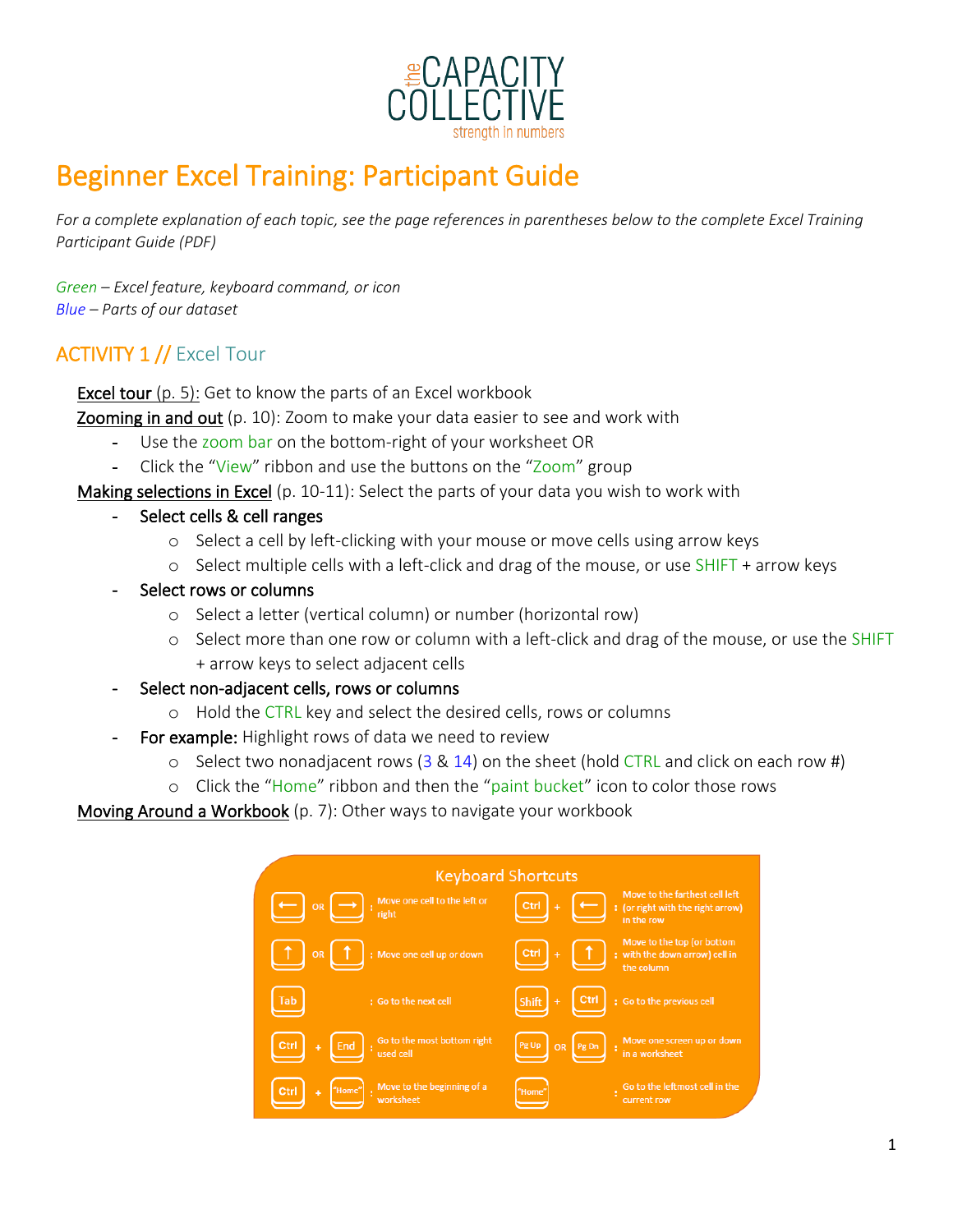# ACTIVITY 2 // Worksheet Formatting & Data Entry

This section involves spacing and formatting the spreadsheet to make it easier to see and work with our data.

# Organizing and spacing columns, text and rows (p. 18-21)

- Adjusting one or multiple column widths  $(3 \text{ ways})$  (p. 18)
	- $\circ$  1) Drag column border to change width do this for all columns showing "####"
	- o 2) Auto-adjust column width by double-clicking on the border; OR
	- o 3) Set column width by right-clicking and selecting "Column Width" from the pop-up menu
- Inserting new columns or rows (p. 20)
	- o Select the column where you want to insert (Column F)
	- o Click on the "Home" ribbon tab
	- o Click the "Insert" button and then "Insert Sheet Columns" from the "Cells" group
- **Deleting columns (p. 19)** 
	- o Select the column you want to delete (Column F)
	- o Right click on the letter and select "Delete"
- Insert column to add more data
	- o Insert two column to the right of "Ind. ID"
	- o Name the first column "County" and the second column "State"

## - Copy, Paste & Move Columns/Rows:

- o For example: Move the "Individual ID" column next to our "Case ID" column
- o There are TWO ways to do this:
	- 1) Insert a blank column
		- Right-click on the column to the right of "Case ID" and click "Insert"
		- Select the "Ind. ID" column and right-click, then "Cut" from the menu
		- Select the first cell in the column you created
		- Paste the "Ind. ID" into that column using "Ctrl +  $v''$  or by clicking the "Paste" icon in the "Home" ribbon
	- 2) Cut and insert cut columns
		- Select the "Ind. ID" column and right click; select "Cut"
		- Select the column to the right the "Case ID" column. Right-click on the letter of that column and select "Insert Cut Cells"

# Format a spreadsheet (p. 24-28)

- For example: Add bottom border to first header row
	- o Select the first row of headers
	- o Click on the "Home" ribbon tab and find the "Borders" icon
	- o Select a bottom line to create a border between the headers and your data
- Cell text formatting (p. 25)
	- o Select Row 1 on the sheet
	- o Pull the border down to make a longer row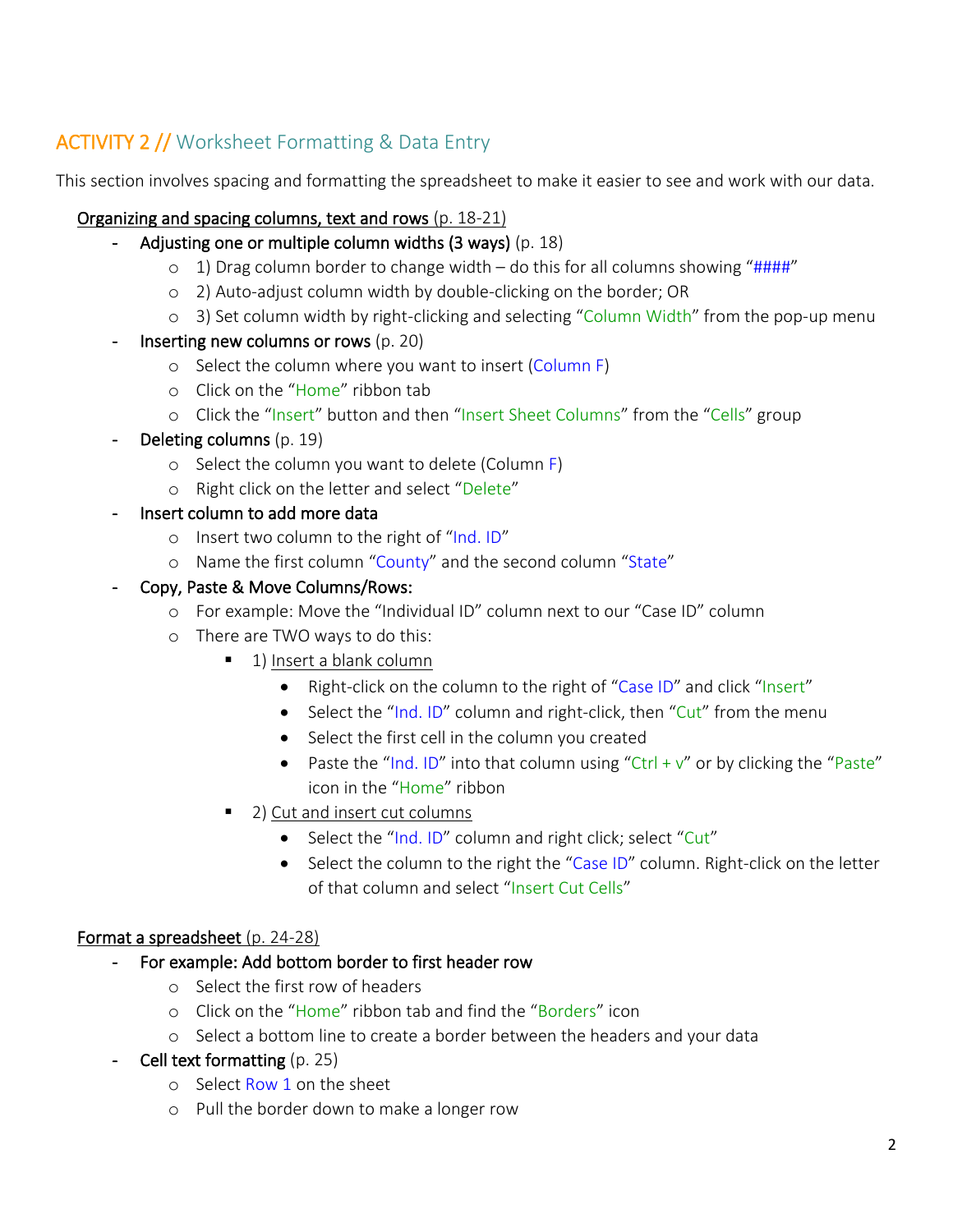- o Click on the "B" in the "Home" ribbon to turn the header text bold
- o Click the  $\overline{m} = \overline{m}$  middle text alignment button (in "Home" ribbon) so the text is in the center of the cell
- o Then select the "paint can" icon (in "Home" ribbon) to choose a header row color

## Freezing rows and columns (p. 17)

- Select cell B2 (all columns to the left and rows above the cell will freeze)
- Navigate to the "View" ribbon
- Click "Freeze panes" button in the "Window" group
- Select "Freeze Panes" from the pop-up menu

# ACTIVITY 3 // Data Entry

## Simple Data Entry

- Navigate to the "County" column you created
- Type "King" into the first cell
- Push the "Tab" key to move one cell to the right to the "State" column
- Type "WA" into the that cell
- Click "Enter" to move to the next empty open cell
- Try the same thing with the "State" column
- If you want to clear the column, right-click on the top and select "Clear Contents"

# Other Data Entry Tricks

- Previously recognized values: Notice that once you start typing the same thing Excel has already seen, it will suggest it; simply press "Tab" to accept the suggestion
- Drag Fill: Instead typing "King" or "State" over and over, try drag fill to fill the rest of the column:
	- $\circ$  1) Double click on the right-hand corner of the filled cell (you will see a "+"); OR
	- $\circ$  2) Left-click and hold (+ icon) at the right-hand corner of the cell, then drag down
- Patterns: Excel needs at least 2 cells to recognize a pattern. \*Go to Patterns tab\*
	- o Column A "Full Date": Select Rows 2 & 3, then drag down to row 15 to continue the pattern
	- o Column B "Date": Double click the  $+$  icon to fill numbers to other data
	- o Column C "Day": Double click the  $+$  icon to fill days down to other data (notice repeating days)
	- o Column D & E "January" and "February": Select Cells D1 & E1 and drag horizontally to fill to the right

# ACTIVITY 4 // Data Manipulation & Cleaning

- Sorting: Helps you put the data in a certain order by date, number, alphabetic order and more
- Filtering: Helps you isolate data based on criteria you choose

# **Basic sorting & filtering** (p. 45)

- Sorting data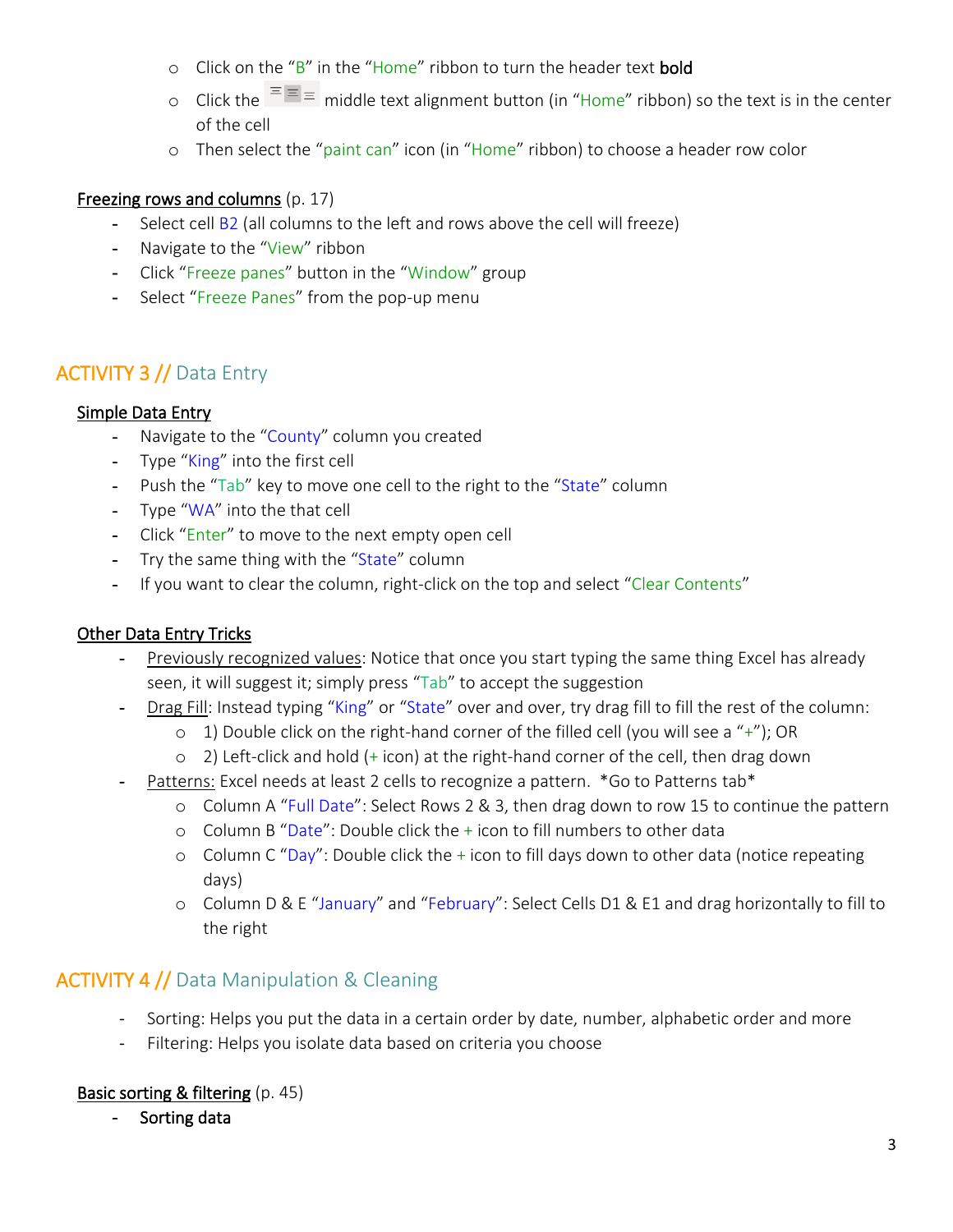- o Select the "Service Start" column
- o Navigate to the "Home" ribbon and find the "Sort & Filter" dropdown under "Editing" and click on the "Sort & Filter" icon, then the "Sort Newest to Oldest"
- o The pop-up will ask if the data in adjacent columns should stay together, and it should! Keep the "Expand the Selection" button checked
- o Now we can see members sorted according to the start of their service dates

# - Filtering data

- o Click any cell on your workbook
- o Navigate to the "Home" Ribbon tab and find the "Editing" group
- o Click "Sort and Filter" and then "Filter" on the dropdown menu
- $\circ$  Click the arrow that appears to see the list of data categories for "Ind. Language"
- o Click the "Select All" checkbox to deselect the data, and then select one category, like "Spanish" to display only those entries

## Data cleaning

## Sort to catch date discrepancies

- o Click on the "Birthdate" column
- o Click on the "Home" ribbon, "Editing" group to find the "Sort / Filter" icon
- o Select "Sort Oldest to Newest" and note the four entries with birthdates of 1/1/1900

## Filter to catch data entry issues

- o Find the "Gender" column and click the "Filter" icon
- o Note that we have three options, and one is misspelled.
- o Filter the misspelled data and correct them
- Remove duplicates
	- o Click any cell on the workbook
	- o Select the "Data" ribbon, and then the "Remove Duplicates" icon in the "Data Tools" group
	- o Make sure the "My data has headers" box is checked, then "Unselect All"
	- o Check only the "Ind. ID" box, then click "OK"
	- o A pop-up box will show how the number of duplicates removed, and unique entries left

#### Doing more with your spreadsheet (formulas teaser) (p. 32)

- **First, set up your Calculations area with these categories**
	- o Scroll to the right of your data to find an unused area of your sheet & type the following down five rows:
		- "Client Count"
		- "Total Family Members"
		- "Average Family Members"
		- "Max Family Size"
		- "Min Family Size"

#### - Simple counting, two ways

- o 1) In the cell to the right of "Client Count":
	- **Type "=" and then "COUNT" then "("**
	- Either drag your mouse from A2:A88 or type "A2:A88" then ")" OR
- o 2) Select cells A2:A88 (first column minus the header, A1)